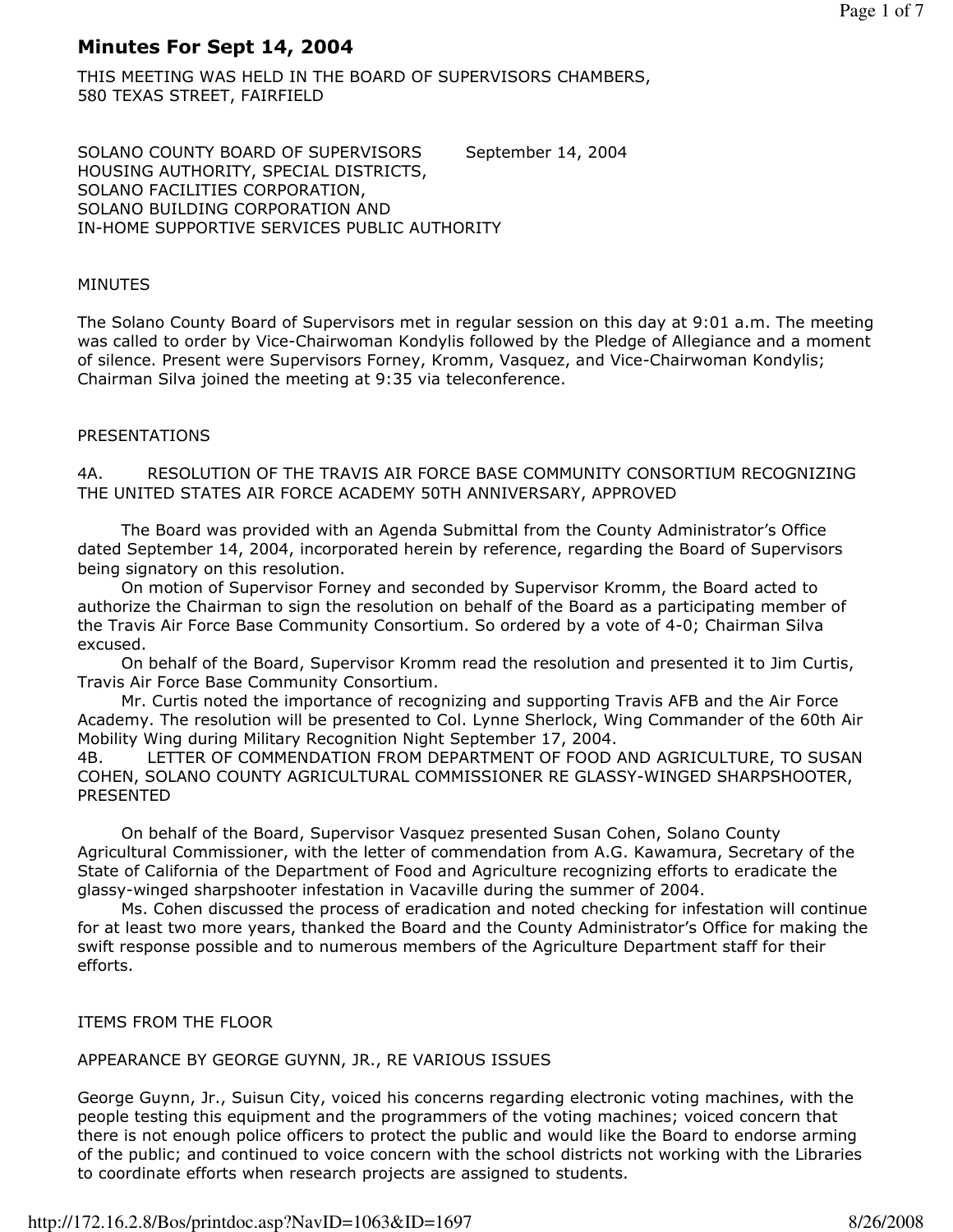### PUBLIC COMMENT ON CONSENT CALENDAR

12. Approve lease agreement with Artisan Express to operate gourmet coffee house and juice bar in the new County Administration Center for the period October 1, 2004 through September 30, 2007; authorize County Administrator to sign lease agreement and any subsequent amendments

14A. Approve five-year contract for the period September 14, 2004 through June 30, 2009 with Los Angeles County for intrastate transportation of prisoners to custody of Solano County Sheriff's Office with charges of \$.55 per mile per prisoner, \$6.17 per meal per prisoner, \$55 per hour for time spent by LA County Sheriff's deputy waiting for booking of pickup of prisoners

 George Guynn, Jr., Suisun, feels that if the County is short on space in the County Administration Center (CAC) that the coffee/juice bar should be excluded; voiced concern with the \$55 per hour rate for a Los Angeles County Sheriff's Deputy, and hopes that in-kind services offset these costs.

 Responding to the concerns regarding the costs for transporting prisoners, Director of Administrative Services Mike Medvedoff, Sheriff's Department, noted that costs are basically a wash for providing services to each other. Lt. Jose Cuevas discussed the exchange of prisoners resulting in in-kind services.

 Supervisor Kromm noted the CAC project is on budget, most large office buildings have space for a small coffee/juice bar and those advantages, and discussed the coffee shop that has been located in the Hall of Justice for many years.

#### APPROVAL OF AGENDA

On motion of Supervisor Forney and seconded by Supervisor Vasquez, the Board acted to approve the submitted Agenda, incorporated herein by reference. So ordered by a vote of 4-0; Chairman Silva excused.

#### CONSENT CALENDAR

On motion of Supervisor Kromm and seconded by Supervisor Vasquez, the Board acted to approve the following Consent Calendar items by a vote of 4-0; Chairman Silva excused.

11A. INDEMNITY AND RELEASE AGREEMENT WITH WILLIAM CLARK AND ELAINE CLARK, AND RYDER HOMES OF CALIFORNIA RE RECORDATION OF CERTIFICATE OF WILLIAMSON ACT CONTRACT TERMINATION (LAND CONSERVATION CONTRACT NO. 1170), as outlined in the Agenda Submittal from County Counsel dated September 14, 2004, incorporated herein by reference, approved and County Administrator authorized to sign said contract on behalf of Solano County.

11B. INDEMNITY AND RELEASE AGREEMENT WITH AZEVEDO FAMILY TRUST, AND RIVENDALE HOME, INC., RE RECORDATION OF CERTIFICATE OF WILLIAMSON ACT CONTRACT TERMINATION (LAND CONSERVATION CONTRACT NO. 347), as outlined in the Agenda Submittal from County Counsel dated September 14, 2004, incorporated herein by reference, approved and County Administrator authorized to sign said contract on behalf of Solano County.

12. LEASE AGREEMENT WITH ARTISAN EXPRESS RE COFFEE HOUSE AND JUICE BAR IN THE NEW COUNTY ADMINISTRATION CENTER (CAC), as outlined in the Agenda Submittal from General Services dated September 14, 2004, incorporated herein by reference, approved and County Administrator authorized to sign said contract and any subsequent amendments on behalf of Solano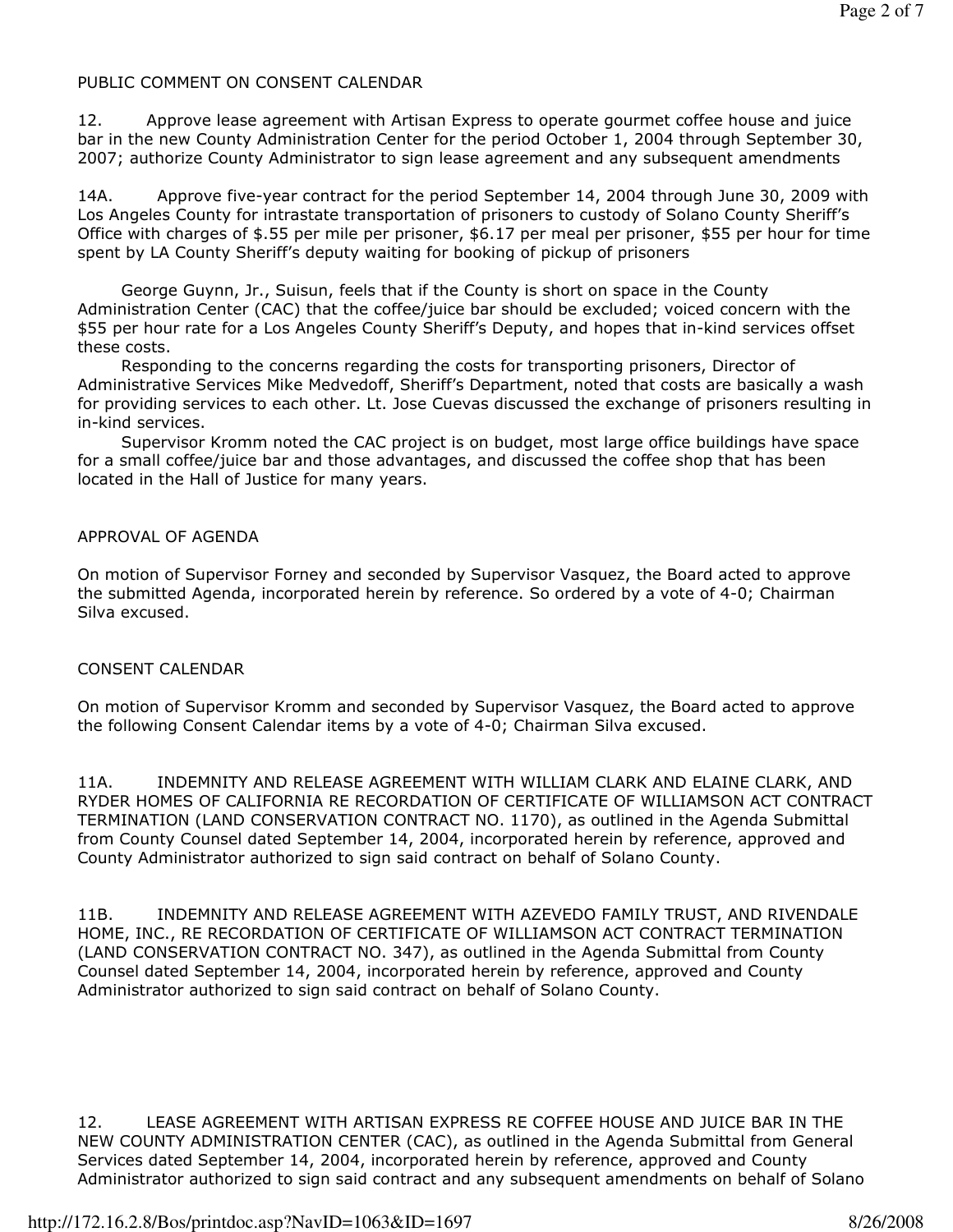County.

13. RESOLUTION NO. 2004-172 AUTHORIZING THE ISSUANCE AND SALE OF NOT TO EXCEED \$15 MILLION OF BONDS OF THE VALLEJO CITY UNIFIED SCHOOL DISTRICT BY A NEGOTIATED SALE PURSUANT TO A BOND PURCHASE CONTRACT, PRESCRIBING THE TERMS OF SALE OF SAID BONDS, APPROVING THE FORM OF AND AUTHORIZING THE EXECUTION AND DELIVERY OF SAID BOND PURCHASE CONTRACT, AND AUTHORIZING THE EXECUTION OF NECESSARY CERTIFICATES RELATING TO SAID BONDS, adopted. (see Resolution Book)

14A. FIVE-YEAR AGREEMENT WITH LOS ANGELES COUNTY SHERIFF'S DEPARTMENT RE TRANSPORTATION OF PRISONERS, as outlined in the Agenda Submittal from Sheriff/Coroner dated September 14, 2004, incorporated herein by reference, approved and Chairman authorized to sign said contract on behalf of Solano County.

14B. AGREEMENT WITH MOTOROLA RE PURCHASE OF AUTOMATED FINGERPRINT IDENTIFICATION SYSTEM, as outlined in the Agenda Submittal from Sheriff/Coroner dated September 14, 2004, incorporated herein by reference, approved and Sheriff authorized to sign and renew service agreements for maintenance of Motorola equipment and to sign amendment to contract service agreements within budgeted appropriations.

15. NOTICE OF COMPLETION FOR VALLEJO SIDEWALK REHABILITATION 2004 PROJECT, COMPLETED BY NOR-CAL CONCRETE, INC., as outlined in the Agenda Submittal from Resources Management dated September 14, 2004, incorporated herein by reference, approved and Chairman authorized to sign said notice on behalf of Solano County.

16. SUBMISSION OF GRANT APPLICATION RE REGIONAL INCENTIVE FUNDS FOR NORTH BAY EMPLOYMENT CONNECTION COLLABORATIVE OF THE MARIN, SONOMA, NAPA AND SOLANO COUNTIES ONE-STOP CAREER CENTERS, as outlined in the Agenda Submittal from Workforce Investment Board dated September 14, 2004, incorporated herein by reference, approved and Chairman authorized to sign said application on behalf of Solano County.

SPECIAL DISTRICTS GOVERNED BY THE BOARD OF SUPERVISORS: Rural North Vacaville Water District

17. Minutes regarding this matter are contained in the Rural North Vacaville Water District Minutes Book.

### **ORDERS**

19A. BOARD TOOK A POSITION OF SUPPORT FOR AB 578 (LENO) –COUNTY RECORDERS; ELECTRONIC RECORDING

 Responding to questions posed by Vice-Chairwoman Kondylis regarding AB 2010, Marriage License and Birth Certificate fees, Gail Feldman, County Administrator's Office, noted the bill that is currently on the Governor's desk for signature, additional letters of support that have been sent, and that another letter from the Board can be sent.

 Ms. Feldman noted Mr. Yoder is ill, briefly reviewed the information contained in the Agenda Submittal from County Administrator's Office dated September 14, 2004, incorporated herein by reference, regarding legislation of importance to the County, specifically AB 578 (Leno) Electronic Recording of documents.

 Assessor-Recorder Skip Thomson noted this action is long overdue, discussed trouble free electronic filing in Orange County, opposition of District Attorneys that has been addressed in this bill, and the need for electronic recording to help streamline and improve efficiencies in the Recorder's division.

 On motion of Supervisor Forney and seconded by Supervisor Kromm, the Board acted to take a position of support for AB 578. So ordered by a vote of 4-0; Chairman Silva excused.

BOARD TOOK A POSITION OF SUPPORT FOR SB 1612 (SPEIER) RESTORATION OF FUNDING FOR CHILD WELFARE SERVICES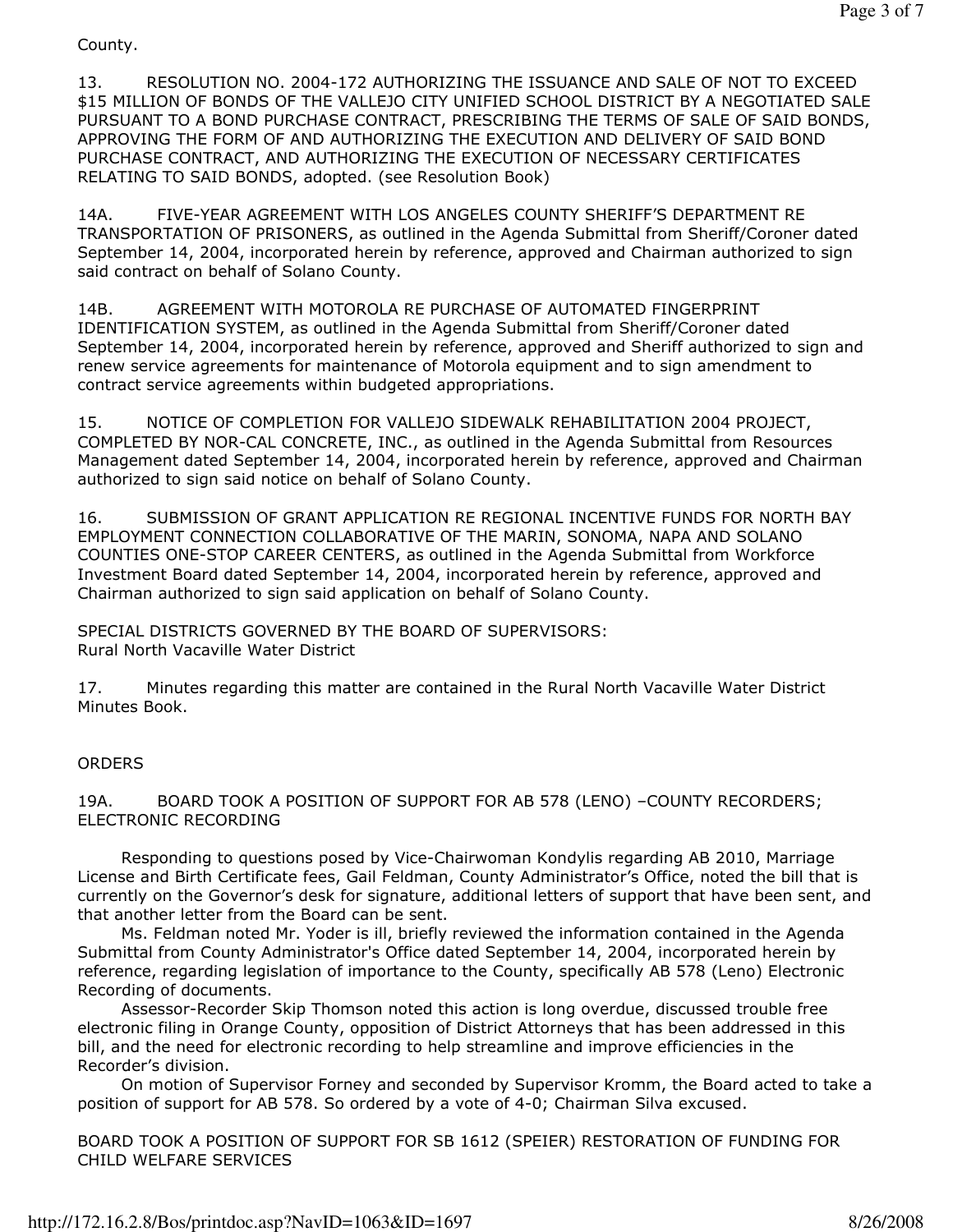Ms. Feldman continued the presentation with SB 1612 (Speier) Restoration of funding for Child Welfare Services that has been substantially amended since the Board first endorsed it.

 Supervisor Kromm posed questions relative to these funds being blue-penciled out of the budget, Ms. Feldman noted yes and that this bill restores that funding with one-time funds.

 On motion of Supervisor Kromm and seconded by Supervisor Forney, the Board acted to take a position of support for SB 1612. So ordered by a vote of 4-0; Chairman Silva excused.

BOARD TOOK A POSITION OF OPPOSITION TO PROPOSITION 68 TRIBAL GAMING COMPACT RENEGOTIATION AND PROPOSITION 70 TRIBAL GAMING COMPACTS.

 Supervisor Kromm noted his strong opposition to Proposition 68 and Proposition 70 that would expand Indian gaming with little control.

 On motion of Supervisor Kromm and seconded by Supervisor Vasquez, the Board took a position of opposition to Propositions 68 and 70. So ordered by a vote of 4-0; Chairman Silva excused.

BOARD TOOK A POSITON OF SUPPORT ON PROPOSITION 63 MENTAL HEALTH SERVICES EXPANSION AND FUNDING

 On motion of Vice-Chairwoman Kondylis and seconded by Supervisor Kromm, the Board acted to take a position of support for Proposition 63. So ordered by a vote of 5-0.

19B. RESOLUTION NO. 2004-173 AMENDING THE ALLOCATION LIST (REDUCTION @ FOUTS SPRINGS), ADOPTED

 MANAGEMENT REVIEW OF FOUTS SPRINGS YOUTH FACILITY CONDUCTED BY THE STATE BOARD OF CORRECTIONS, RECEIVED

 CHAIRMAN SILVA TO BEGIN DISCUSSIONS WITH CHAIRMAN OF COLUSA COUNTY BOARD OF SUPERVISORS RE FOUTS SPRINGS YOUTH FACILITY JOINT POWERS AGREEMENT

 FURTHER CONSIDERATION OF STAFFING AND THE MANAGEMENT REVIEW RECOMMENDATIONS ON OCTOBER 12, 2004

 John Taylor, County Administrator's Office, reviewed the information contained in the Agenda Submittal from his department dated September 14, 2004, incorporated herein by reference, regarding reducing the workforce at Fouts Springs and reasons for this reduction, possible renegotiation of the Joint Powers Agreement (JPA), and the Management Review by the State Board of Corrections of Fouts Springs. Mr. Taylor indicated Fouts Springs Superintendent Brian Cooley will retire in the near future, and discussed confusion on authority over the Superintendent's position.

 Mr. Taylor continued to explain the lack of clarity in the organizational structure and to point out that the issue needs to be addressed in the structure of the JPA. Other issues to address are the role of Solano County as administrative authority versus JPA Board, sharing of financial liability, sharing of operations of the facility, responsibility of capitol improvements, with each county having equal vote without equal responsibilities, and feels there should be weighing of the votes or to address the structure of the JPA with Colusa County.

 Responding to questions posed by Supervisor Kondylis relative to authority over the Superintendents position by the Chief Probation Officer, and past actions by the Board to change that relationship, Fouts Springs Superintendent Brian Cooley briefly discussed changes over the years for appointment and oversight of the Superintendents position, and feels that he has always worked for the Board of Directors.

 Responding to questions posed by Supervisor Kondylis relative to returning the position to authority under the Probation Department, and what Colusa County brings to Fouts, Mr. Taylor noted the Chief Probation Officer works for the Courts that are no longer part of County government, which could create more confusion. The goal is to make the position as clean as possible. Colusa County maintains the roads to Fouts, Colusa has the agreement with the Stony Creek Water District for water for the site and the water rights as in the name of the JPA, and financially Colusa only brings the fees they pay for their wards. Solano County would own the buildings subject to the continuing operation under the Use Permit and discussed other complications since the forest service owns the land.

Mr. Taylor completed the presentation with the outline of the recommendations of the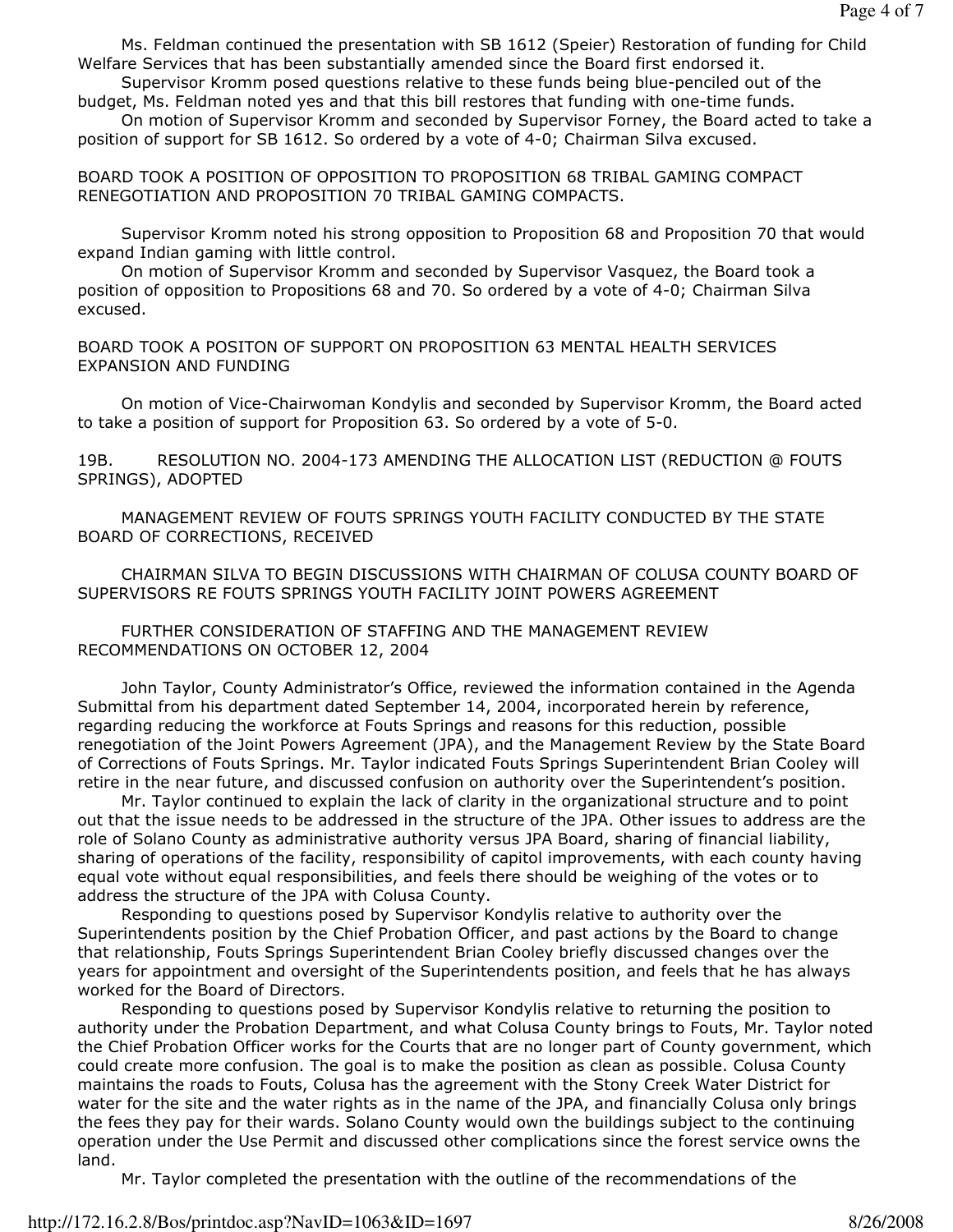Management Review.

 Supervisor Vasquez discussed the addition of Placer County and then withdrawal of Placer County as a JPA partner, discussed the need to look at weighing the votes, and feels Solano County is subsidizing the operation.

Supervisor Forney agrees the agreement needs to be renegotiated.

 There was a short discussion on the support by Colusa County for Fouts Springs, and sharing responsibility for liabilities and assets.

 Chairman Silva discussed the girls program that was not as successful as anticipated, the financial conditions of counties resulting in declining placement of wards, will support the reduction of the work force notification, wants to maintain the good reputation of Fouts, possible upswing in the economy, feels Colusa should have some of the financial liability of Fouts, and wants to keep Fouts open to help turn the lives of these kids around. Solano County has taken the responsibility for the Superintendent's position and employees at the facility, and feels the position could come under the Chief Probation Officer and discussed the excellent working relationship with the Courts in this County.

 Responding to questions posed by Vice-Chairwoman Kondylis regarding bumping rights for the employees being laid off, and voiced the need for follow-up results of these kids; Mr. Taylor noted the employees have bumping rights within the constraints of the department. County Administrator Michael Johnson noted the staff that are laid off will have preferential hiring within the County.

 Assistant County Counsel Wendy Getty discussed statutes governing the reporting of the Superintendents position.

 George Guynn, Jr., Suisun, feels there is a major management problem at Fouts, the agreement needs to be renegotiated, needs follow-up results, feels that closing the girls program is discriminatory, hopes that deficit funds can be recovered, and feels this matter should come back to the Board periodically for review.

 Vice-Chairwoman Kondylis feels the parameters for renegotiating the JPA Agreement should be clearly defined, and would like to know what the consequences would be if the County withdrew from the JPA.

 Art Grubel, Executive Director SEIU Local 1280, noted there are four group counselors positions scheduled for layoff, but understands three of the positions are or will in the near future become vacant by November resulting in only one person that would be effected by the layoff.

 Mr. Cooley noted there has been some bumping and attrition of positions resulting in three vacant positions and one position in limbo for a few weeks and then there will be another retirement, which that person will come back on, discussed complications involved and feels few people will be displaced.

 Mr. Grubel wants to ensure there are enough regular staff to fill all of the shifts to meet the legal minimum requirements, questioned what the population break even point is, responding Mr. Taylor noted 70 to 75 wards are needed to break even to maintain the two dorm operation.

 Mr. Cooley noted a recovery plan that has been developed to mitigate the deficit to about \$200,000. This plan would create a surplus next year of about \$106,000, a review of the rates will be needed next year, and discussed the current population at the facility.

 Mr. Grubel supports the reduction in the workforce at Fouts to save the program and reduce staffing to a level to maintain the two boys dorms, and to ensure there is not a lot of overtime. Mr. Grubel further suggested including in the JPA is a minimum level of obligation for each partner to send a certain number of wards to Fouts or be financially liable, and requested after Mr. Cooley retires that a manager or supervisor from the Probation Department be assigned to Fouts to oversee and maintain the programs.

 Supervisor Vasquez ideally would like to see 75 to 80 wards maintained at Fouts and that the facility could house up to 110 boys, and reiterated concern with responsibilities of the participating partners in the JPA.

 Supervisor Forney feels the overall operation should be evaluated to see what can be offered to the children, what can be done to improve the two dorms, feels that a Public Relations person could be beneficial to market Fouts to other counties, the programs need to be streamlined, and discussed some success stories of wards.

 There was a brief discussion on the number of new juvenile facilities with the infusion of State money, and how many wards will not be sent to Fouts, placement will be money driven.

 On motion of Supervisor Kromm and seconded by Supervisor Vasquez, the Board acted to adopt Resolution No. 2004-173 Amending the List of Numbers and Classifications of Positions (Fouts Springs) that will delete 6.5 positions. So ordered by a vote of 4-0-1; Supervisor Forney abstained. (see Resolution Book)

Supervisor Kromm feels the JPA agreement needs to be renegotiated, feels some of the items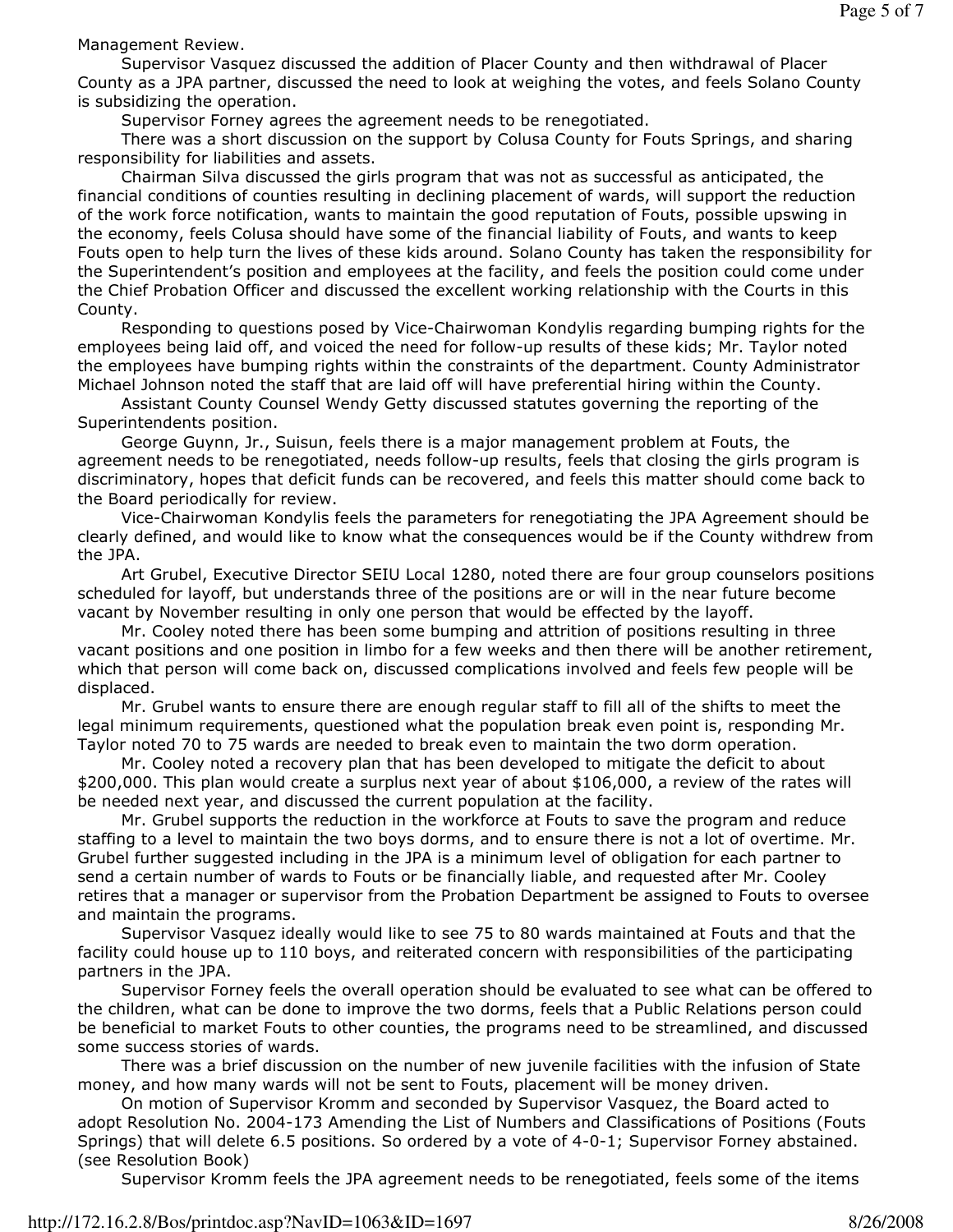to be discussed are management of the facility by Colusa County, if there should be a JPA, would like to see quarterly reports from Fouts with population information and a basic financial report, feels a break even analysis is a good idea to answer the questions if the program should continue, questions need to be posed on how the management and the organization of Fouts should be done, and feels all the options need to be put on the table. The Management Review points out problems with consistency of management and the management level skills in being fair and equal with all employees, and noted the positive responses and attitude toward the program and the staff of the many people that were interviewed. There needs to be on-going management reports, would like feedback from our Board members on where the discussions are for redoing the JPA structure. The reporting responsibilities for the Superintendent should emerge from the honest review of the JPA.

 Vice-Chairwoman Kondylis voiced concern with not giving specific direction to the Board representatives to the JPA as to the points to negotiate and suggested a punch list be developed on what to negotiate and what are the expected outcomes of doing that. The Board also needs to look at management and develop specific actions to be taken in response to issues outlined in the Management Report.

 Supervisor Vasquez noted, as a member of the Fouts Board, receiving reports on Fouts and will provide that information to the Supervisors, feels we should look at the pros and cons and take a look outside the box on things we could do for Fouts. There was an assumption that all partners were going to commit a certain number of wards based on historical level, and we need to look at the history on how Fouts got where it is, the need to spell out specifics in the JPA Agreement, and voiced great sadness in closing the girls program.

 Mr. Johnson noted negotiations of this type would usually occur at the staff level, this is an unusual situation since Colusa County does not have a County Administrator; and made some recommendations on who might conduct the negotiations.

 Chairman Silva feels a punch list should be done and brought back to the Board for a clear understanding of the appointees on the action the Board of Supervisors would like done, and suggested staff begin some preliminary discussions with Colusa County.

 A short discussion followed on setting up an adhoc committee to negotiate; it was determined that Chairman Silva would conduct the negotiations with the Chairman of the Colusa County Board of Supervisors. Staff will concentrate recommendations on structure, staffing and responding to the Management Review that will be brought back to the Board October 12, 2004.

 On motion of Supervisor Kromm and seconded by Supervisor Forney, the Board acted to accept the Report on the Management Review of the Fouts Springs Youth Facility conducted by the State Board of Corrections. So ordered by a vote of 5-0.

 On motion of Supervisor Kromm and seconded by Supervisor Vasquez, the Board acted to direct Chairman Silva to enter into discussions with the Chairman of the Colusa County Board of Supervisors regarding re-negotiations of the Joint Powers Agreement for Fouts Springs Youth Facility; and to direct staff to bring this matter back October 12, 2004 to include recommendations for staffing and the Management Review. So ordered by a vote of 5-0.

### APPOINTMENTS/RESIGNATIONS TO BOARDS AND COMMISSIONS

 On motion of Supervisor Vasquez and seconded by Supervisor Forney, the Board acted to approve the following appointments. So ordered by a vote of 5-0.

20A. BRIAN T. CHIKOWSKI AND ALBERT B. SULLIVAN APPOINTED AS REGULAR ASSESSMENT APPEALS BOARD MEMBERS AND CLIFF DAVIS APPOINTED AS ALTERNATE BOARD MEMBER, as outlined in the Agenda Submittal from the County Administrator's Office dated September 14, 2004, incorporated herein by reference, approved.

20B. JACKIE CROCKETT APPOINTED TO SOLANO COUNTY ARTS COUNCIL, as outlined in the Agenda Submittal dated September 14, 2004, incorporated herein by reference, for a term to expire February 1, 2006, approved.

20C. JACKIE CROCKETT APPOINTED TO SOLANO PARTNERSHIP AGAINST VIOLENCE, as outlined in the Agenda Submittal dated September 14, 2004, incorporated herein by reference, for a term to expire December 31, 2004, approved.

20D. KAY BUCHANAN APPOINTED TO VACAVILLE-ELMIRA CEMETERY DISTRICT, as outlined in the Agenda Submittal dated September 14, 2004, incorporated herein by reference, for a term to